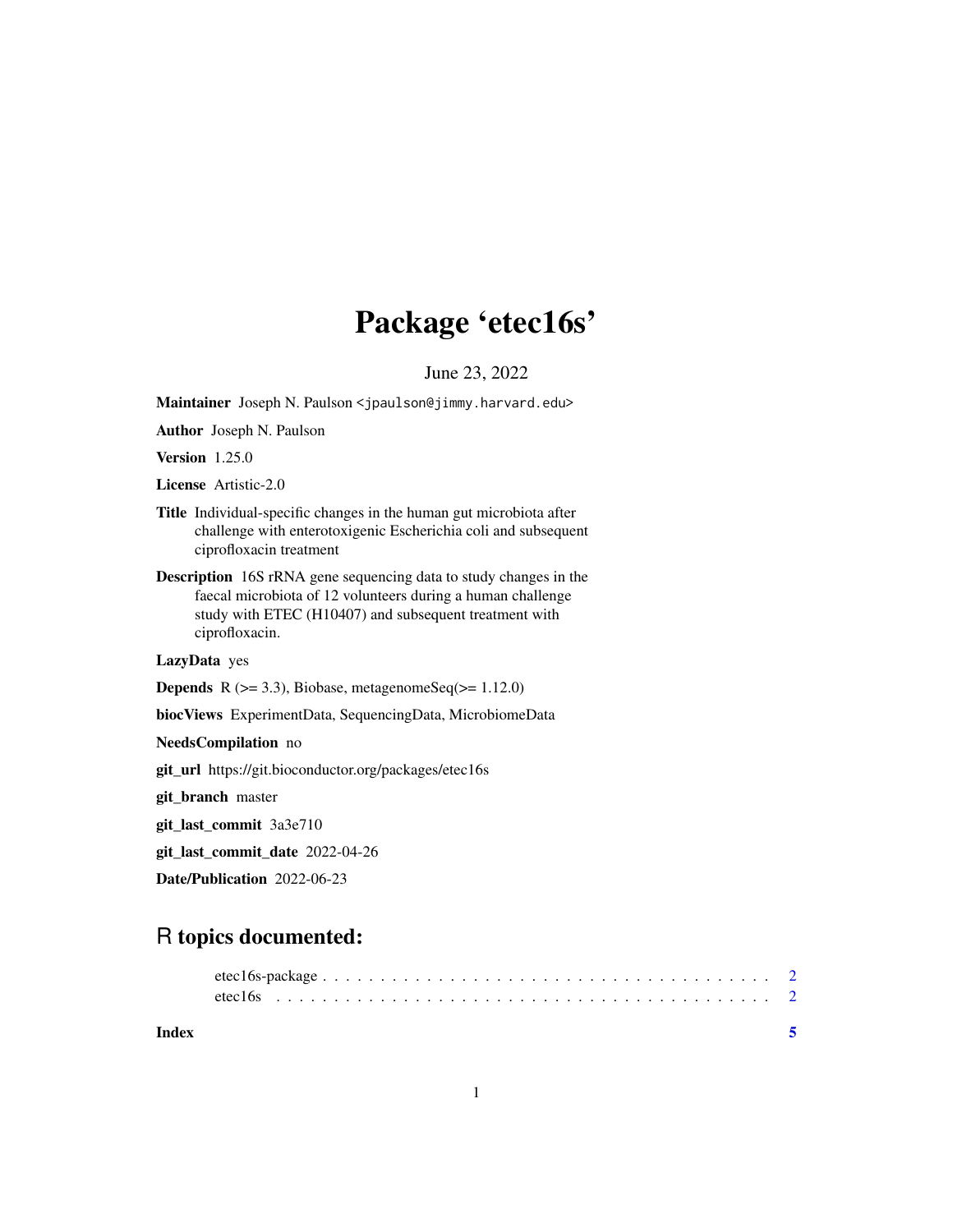<span id="page-1-0"></span>2 etec 16s

etec16s-package *Dataset of 16S samples from 12 subjects challenged with enterotoxigenic Escherichia coli.*

#### Description

Data used in 'Individual-specific changes in the human gut microbiota after challenge with enterotoxigenic Escherichia coli and subsequent ciprofloxacin treatment'. Measurements are number of reads clustered into OTUs (operatonal taxanomic units) by DNAClust.

#### Author(s)

Joseph N. Paulson

#### References

Individual-specific changes in the human gut microbiota after challenge with enterotoxigenic Escherichia coli and subsequent ciprofloxacin treatment.

etec16s *Curated dataset of many healthy and moderate-to-severe diarretic gut 16s samples on the 454 FLEX platform.*

#### **Description**

Data used in 'Individual-specific changes in the human gut microbiota after challenge with enterotoxigenic Escherichia coli and subsequent ciprofloxacin treatment'.

DNA was amplified using 'universal' primers targeting the V1-V2 region of the 16S rRNA gene (small subunit of the ribosome) in bacteria - 338R (5'- CATGCTGCCTCCCGTAGGAGT -3') and 27F (5'- AGAGTTTGATCCTGGCTCAG -3'). Both forward and reverse primers had a 5' portion specific for use with 454 GS-FLX Titanium sequencing technology and the forward primers contained a barcode between the Titanium and gene specific region, so that samples could be pooled to a multiplex level of 132 samples per instrument run.

16S rRNA gene sequencing was performed for all available stool samples. After sequencing, 124 samples passed quality controls, corresponding to data from 5 volunteers with the most unambiguous cases of diarrhea during the study (54 samples) and 7 volunteers without diarrheal symptoms who had the most stool samples (78 samples). The raw data have been submitted to NCBI under project ID: PRJNA298336.

Briefly, the sequenced reads were filtered for quality and were clustered with DNAclust36 to 99 percent identity clusters that were further annotated with Ribosomal Database (RDP) (rdp.cme.msu.edu, release 10.4). Sequences without a nearly identical match to RDP ( $> 100$  bp perfect match and  $> 97$ percent identity, as defined by BLAST) were marked as having "no genus match" and assigned an operational taxonomic unit (OTU) identifier. Chimera checking was done with Perseus/UCHIME.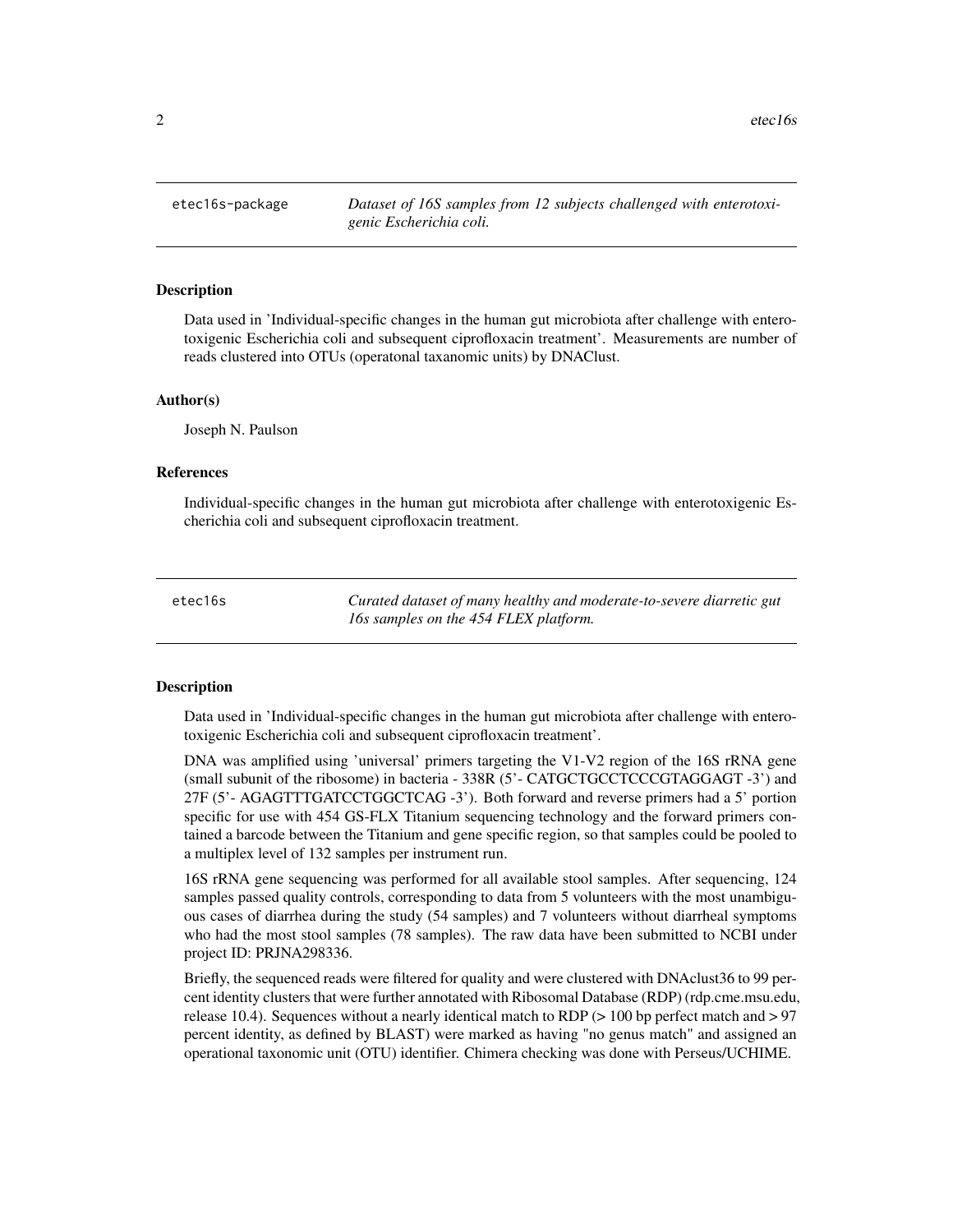#### <span id="page-2-0"></span>etec16s 3

Selected OTUs (e.g., OTUs belonging to the pre-infection biomarker) were aligned with Mega BLAST against the NCBI nt database. Manual inspection of the results based on percent identity and query sequence coverage was used to refine the automatically determined taxonomic classification. If the best BLAST hit differed by more than 3 percent from the query sequence, or covered less than 95 percent of the query sequence, classification was done at the genus level only based on the taxonomy labels of the top hits.

#### format

Data is stored as an [MRexperiment-class](#page-0-0) object. Using MRcounts one can obtain the 16S count matrix produced using using DNAclust (http://dnaclust.sourceforge.net/). The pData function accesses a data frame with the following columns:

SubjectID: Subject ID

Dose: Quantity of ETEC given

Day: Relative Day

AnyDayDiarrhea: Did the subject ever get diarrhea during the study

Diarrhea: Did subject have diarrhea on day of student

AntiGiven: Was antibiotic given on specific day

AntibPrev: Was antibiotic given previously

The fData function accesses a data frame with the following columns:

OTU.ID: OTU cluster id Center: Sequencing read center ID Phylum: phylum Class: class Order: order Family: family Genus: genus Strain: Strain clusterCenter: The OTU cluster's representative sequence

#### Author(s)

Joseph N. Paulson

#### References

'Individual-specific changes in the human gut microbiota after challenge with enterotoxigenic Escherichia coli and subsequent ciprofloxacin treatment'

#### See Also

[MRexperiment-class](#page-0-0) for the class definition, [cumNorm](#page-0-0) to normalize the counts.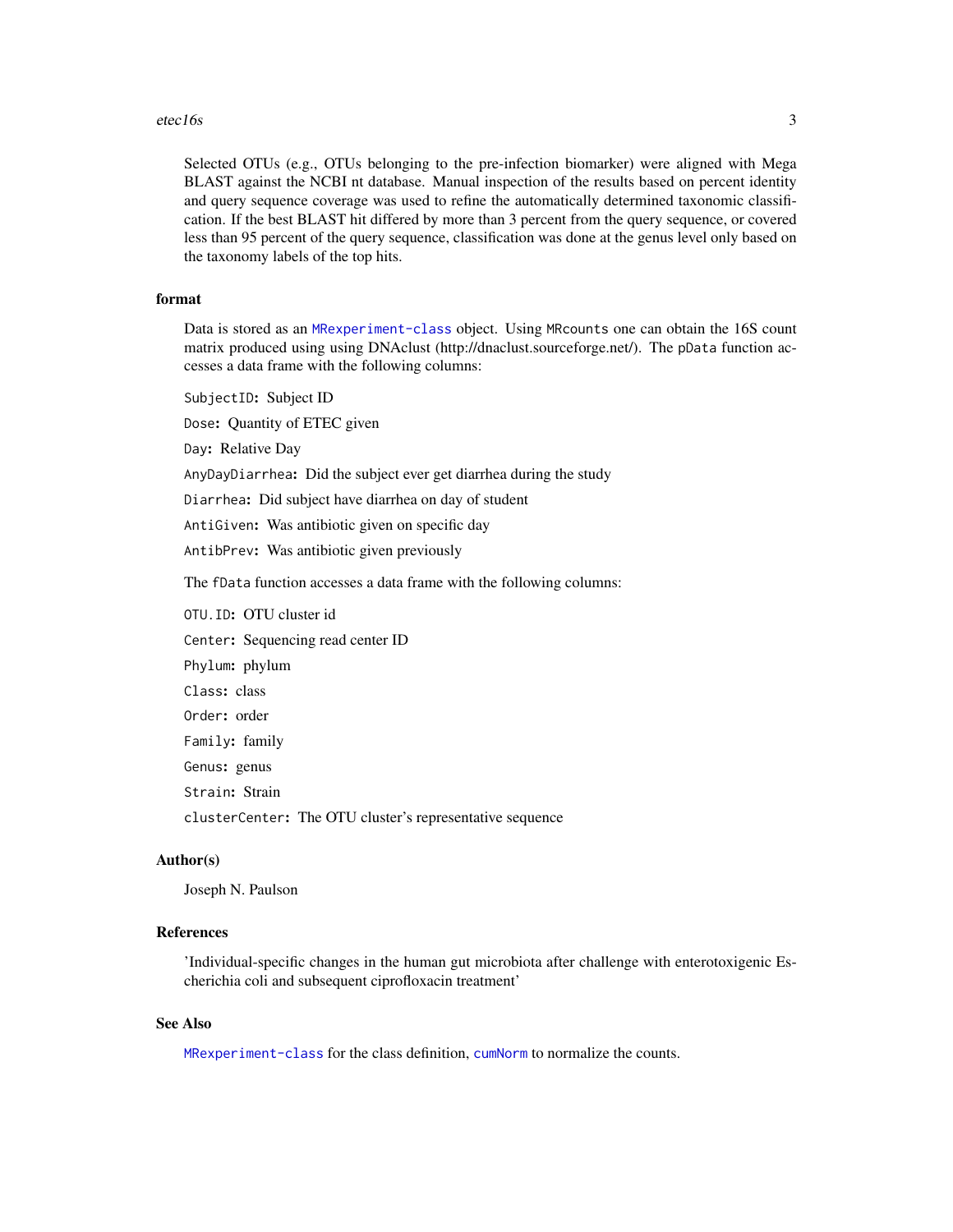4 etec 16s

#### Examples

data(etec16s) head(pData(etec16s)) head(fData(etec16s))